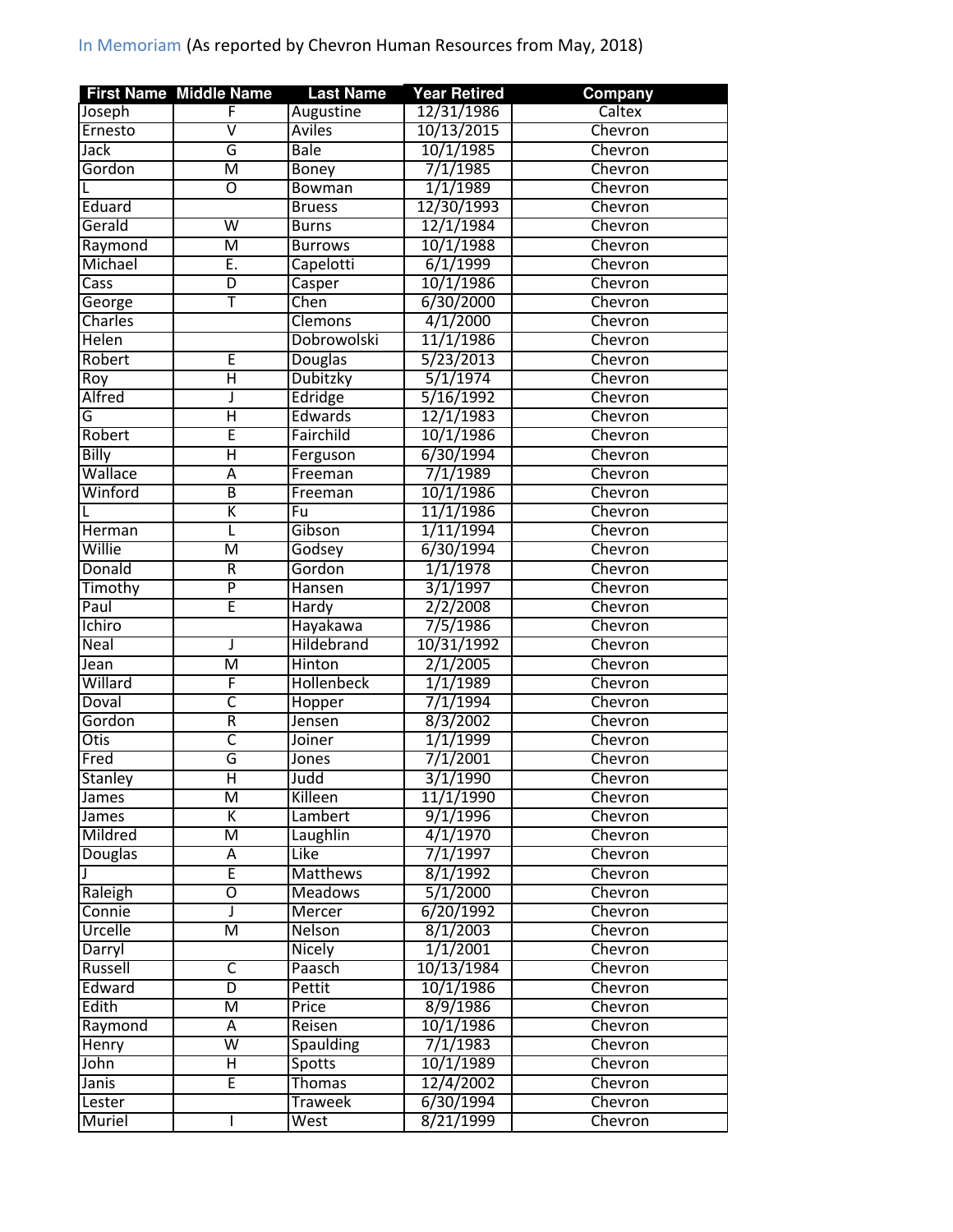| Mark           | Т                       | Wilson             | 3/1/1985  | Chevron       |
|----------------|-------------------------|--------------------|-----------|---------------|
| David          | $\overline{\mathsf{w}}$ | <b>Bradley</b>     | 10/1/1987 | Getty         |
| Jerry          |                         | <b>Brown</b>       | 6/1/2008  | Getty         |
| Robert         | Q                       | <b>Bussell</b>     | 11/1/1984 | Getty         |
| Gale           | $\overline{\mathsf{B}}$ | Farquhar           | 4/1/1999  | Getty         |
| Paul           |                         | Faught             | 1/1/1987  | Getty         |
| Carlton        |                         | Grant              | 6/1/2003  | Getty         |
| Siegfried      | J                       | <b>Muessig</b>     | 10/1/1985 | Getty         |
| Harold         | Ŧ                       | Steffen            | 3/1/1985  | Getty         |
| Jim            | Η                       | Zike               | 7/1/1977  | Getty         |
| Robert         | Ÿ                       | Arnold             | 7/1/1985  | Gulf          |
| James          | Ō                       | <b>Bodin</b>       | 8/3/1985  | Gulf          |
| Richard        | L                       | <b>Borgan</b>      | 7/1/1985  | Gulf          |
| Durwood        | F                       | <b>Bottoms</b>     | 8/1/1983  | Gulf          |
| Charles        | $\overline{\mathsf{w}}$ | <b>Boyer</b>       | 9/1/1985  | Gulf          |
| <b>Maxine</b>  | $\overline{\mathsf{C}}$ | <b>Brown</b>       | 7/2/1977  | Gulf          |
| Gwendolyn      |                         | <b>Burrows</b>     | 8/1/1986  | Gulf          |
| Philip         | J                       | Candella           | 7/1/1985  | Gulf          |
| <b>Ivar</b>    | $\overline{\mathsf{c}}$ | Carlsen            | 6/1/1982  | Gulf          |
| Douglas        | C                       | Downing            | 9/1/1976  | Gulf          |
| <b>Martin</b>  | Ŧ                       | Farrell            | 8/1/1983  | Gulf          |
| Richard        | K                       | Grondin            | 7/16/1982 | Gulf          |
| Leo            | Ŧ                       | Henigin            | 8/1/1983  | Gulf          |
| Claborn        | M                       | Hooper             | 2/1/1995  | Gulf          |
|                |                         | Jackson            | 4/1/1989  | Gulf          |
| <b>Charles</b> | L                       |                    | 2/12/1979 |               |
| Robert         | L                       | Jackson            |           | Gulf          |
| Glenda         | $\overline{\mathsf{M}}$ | <b>Mathers</b>     | 9/1/1997  | Gulf          |
| <b>Charles</b> | Ē                       | <b>McKinney</b>    | 3/1/1989  | Gulf          |
| Durben         | Ē                       | Miller             | 10/1/1984 | Gulf          |
| Robert         | $\overline{\mathsf{w}}$ | <b>Mulhall</b>     | 9/29/2007 | Gulf          |
| E              |                         | O' Neill           | 2/1/1984  | Gulf          |
| Robert         | $\overline{\mathsf{D}}$ | Olmstead           | 3/1/1991  | Gulf          |
| Larry          | Ē                       | Osterkamp          | 6/30/1994 | Gulf          |
| Murphy         | Ā                       | Pickney            | 1/1/2001  | Gulf          |
| Charles        |                         | Ponder             | 7/1/1984  | Gulf          |
| Patricia       | A                       | Price              | 11/1/1986 | Gulf          |
| Gerald         | Ā                       | Ragas              | 10/1/1986 | Gulf          |
| Joseph         | E                       | Ray                | 10/1/1981 | Gulf          |
| <b>Thomas</b>  | Η                       | Reddin             | 9/1/1992  | Gulf          |
| Charles        | F                       | Russell            | 8/1/1985  | Gulf          |
| Frank          | A                       | Rutledge           | 10/1/1986 | Gulf          |
| Gordon         | Ñ                       | <b>Satterwhite</b> | 1/1/1986  | Gulf          |
| Robert         | 5                       | Truesdale          | 6/1/1994  | Gulf          |
| Charles        | $\overline{R}$          | Wosel              | 11/1/1982 | Gulf          |
| Lew            | R                       | <b>Hellmann</b>    | 2/28/1994 | MolyCorp      |
| Gordon         | E                       | <b>Babbitt</b>     | 10/1/1985 | Texaco        |
| Margery        | Ē                       | Baer               | 11/1/1971 | Texaco        |
| Robert         | $\overline{\mathsf{w}}$ | <b>Booksh</b>      | 10/1/1985 | Texaco        |
| Francis        | Α                       | <b>Boquet</b>      | 10/1/1983 | Texaco        |
| Lawrence       | L                       | Calloway           | 3/1/1980  | Texaco        |
| Joseph         | т                       | Carlin             | 6/1/1985  | Texaco        |
| Gerald         | L                       | Clark              | 9/1/1994  | Texaco        |
| Hubert         |                         | Clotworthy         | 1/1/1986  | Texaco        |
| Lester         | $\overline{\mathsf{W}}$ | Clutter            | 9/1/1979  | <b>Texaco</b> |
| Maurice        | Ŧ                       | Cooper             | 5/1/1986  | <b>Texaco</b> |